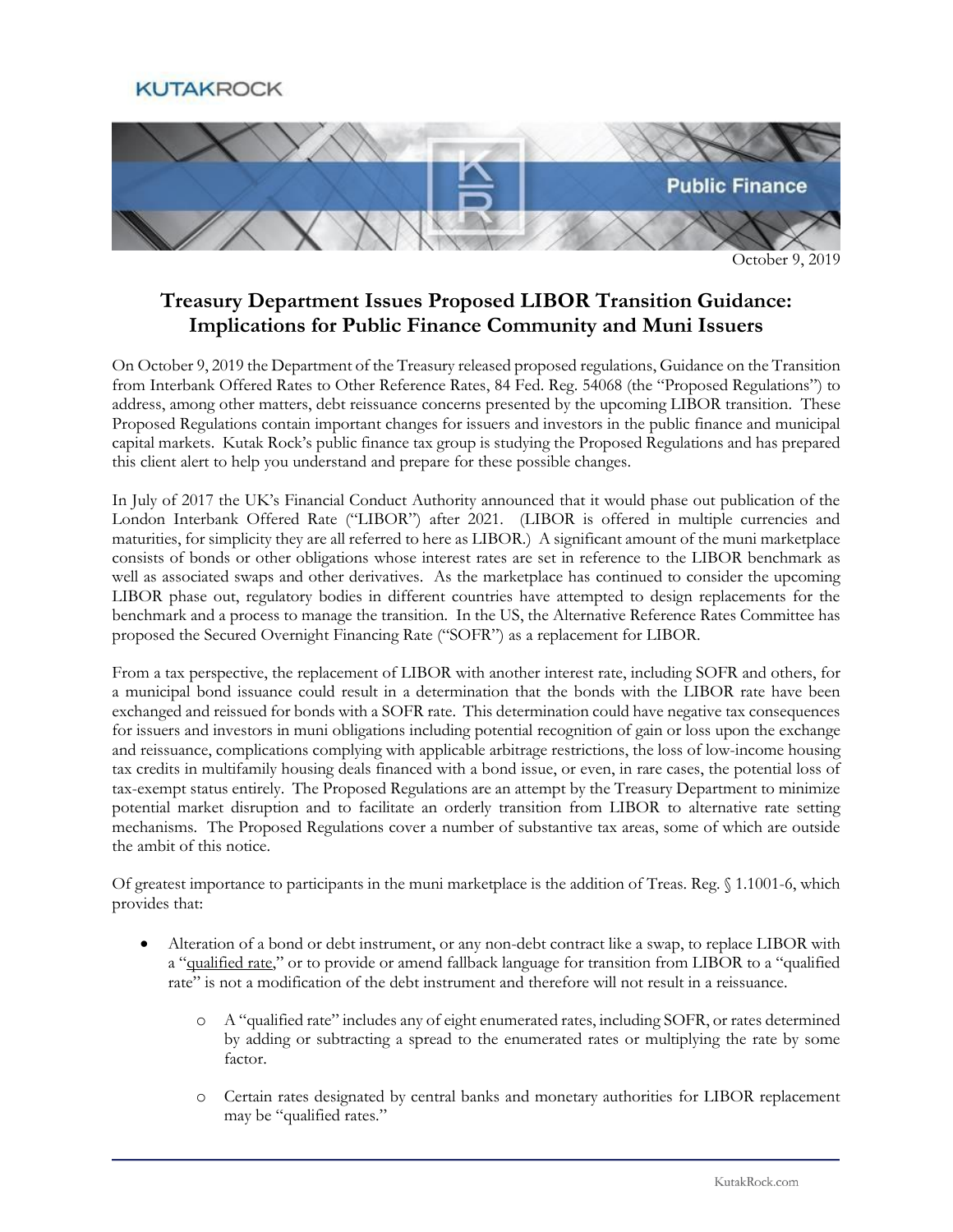- o Qualified floating rates under Treas. Reg. § 1.1275-5(b) may be "qualified rates."
- o Any rate that the IRS identifies in published guidance is a "qualified rate."
- In addition, the modified instrument must have a "substantially equivalent fair market value" to the original instrument. Parties may use any reasonable, consistently applied valuation method to measure the fair market value but must take into account any one-time payments made in connection with the amendment.
	- o There is a safe harbor for the establishment of the substantial equivalence of the fair market value of the instrument before and after amendment as long as the historic average of the replacement rate and the historic average of LIBOR do not differ by more than 25 basis points. The Proposed Regulations also contain requirements on how to measure the historic averages.
	- o There is another safe harbor if the parties to an obligation determine that the fair market value of the instrument as amended is substantially equivalent to the original instrument as a result of bona fide, arm's length negotiation between unrelated parties.
- A modified interest rate constitutes a "qualified rate" only if it is based on transactions conducted in the same currency as the original instrument.
- Associated alterations of debt instruments and associated modifications of non-debt contracts will not result in a reissuance either.
	- o An associated alteration or modification is one that is done in connection with the replacement of LIBOR or the addition or modification of a LIBOR fallback provision and that is "reasonably necessary to adopt or implement that replacement or inclusion."
	- o Examples given include technical or administrative changes, the timing or frequency of setting interest rates, or the obligation of one party to make a one-time payment to offset the change in value of the rates.
	- o Other changes to the modified instruments will be measured under the existing reissuance regulations.
- If a swap is modified in the same way as a bond or debt instrument to replace LIBOR with a qualified rate that has a substantially equivalent fair market value, then the swap will not be deemed terminated for arbitrage purposes, provided that the modified swap otherwise meets the requirements in the arbitrage regulations for continued integration with the related tax-exempt obligation.
- One-time payments made in connection with the modifications discussed above have the same character and source as the regular payments made on the obligations.

In addition to the new reissuance regulation described above, the Proposed Regulations address related matters concerning contingent payment debt instruments, the treatment of OID on variable rate debt instruments, and certain requirements for REMICs and foreign corporations.

The Proposed Regulations will be effective upon publication as a final rule in the Federal Register, however taxpayers may choose to apply these rules starting from October 9, 2019 as long as they do so consistently.